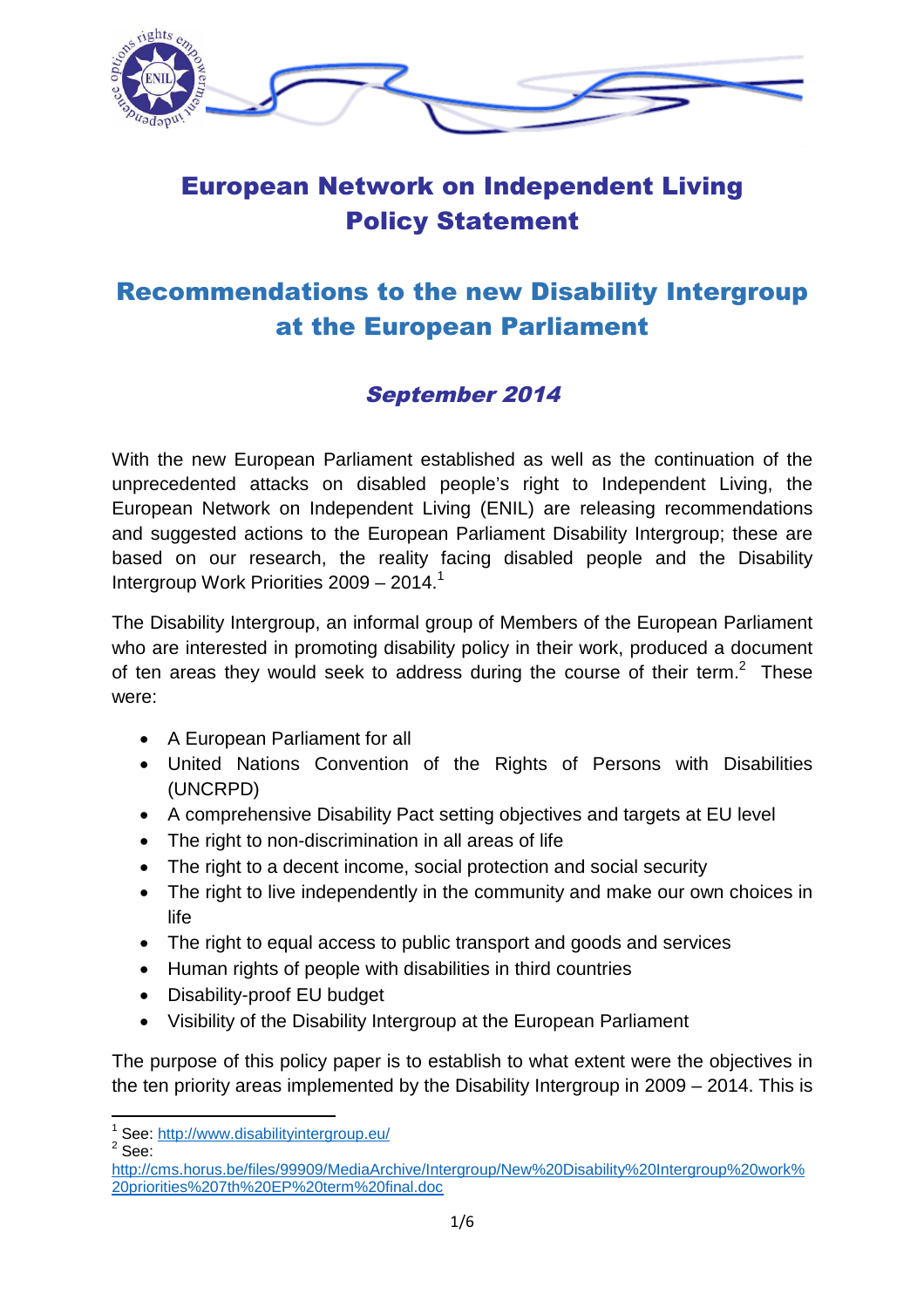

followed by recommendations to the upcoming Disability Intergroup on how to more effectively promote the rights of disabled people in the European Parliament. The policy paper is aimed at members of the Disability Intergroup and other Members of the European Parliament.

# **Analysis of the priority areas 2009 – 2014**

## **1. A European Parliament for All**

A European Parliament for All calls for an accessible, inclusive environment that also supports the awareness of disabled people participating in the elections. It is evident that much work has been done to improve access into the European Parliament for all disabled visitors and staff; however, as highlighted by the recent Freedom Drive (Strasbourg, 2013), it took many hours of negotiation and attempts to stop disabled campaigners from entering the Parliament, before disabled people and their nondisabled allies were 'allowed' into the Parliament to attend the meeting with MEPs and give speeches on the reality facing disabled people. The resistance was explained as a result of the **Parliament unable to accommodate a certain number of wheelchair users**, although we eventually gained entry and ensured everyone was included in the meeting. Furthermore, our attempt to meet with Adam Kosa (Disability Intergroup President at the time) was denied due to what was described as a failure to ensure his access needs were met.

With the election results showing at least six disabled MEPs elected (representing 0.8% of MEPs), **ENIL are not aware of evidence that demonstrates how the Disability Intergroup has improved the European Parliament**. We would like to know how the Disability Intergroup plans to support and encourage the participation of disabled people applying for roles and positions within the Parliament. We want to see evidence of joint working, particularly in preparation for the European Elections 2018, with groups and organisations that support and improve fairer access to elections; furthermore, ENIL produced a toolkit on supporting eligible citizens to vote and would welcome the opportunity to discuss how the European Parliament can support us in publicising our documents during the next elections.

## **2. UN Convention on the Rights of Persons with Disabilities**

Much work has been done to further embed the UNCRPD within numerous areas of the policy developments emerging from the European Parliament and Commission. The Council adopted the decision for conclusion of the UNCRPD in 2009 and the Convention entered into force with respect to the EU in 2011. The European Commission considers issues of implementing the UNCRPD at an EU level should be tackled in the European Disability Strategy 2010-2020. Whilst it is clear that the Disability Intergroup have achieved advancements in this area, there are questions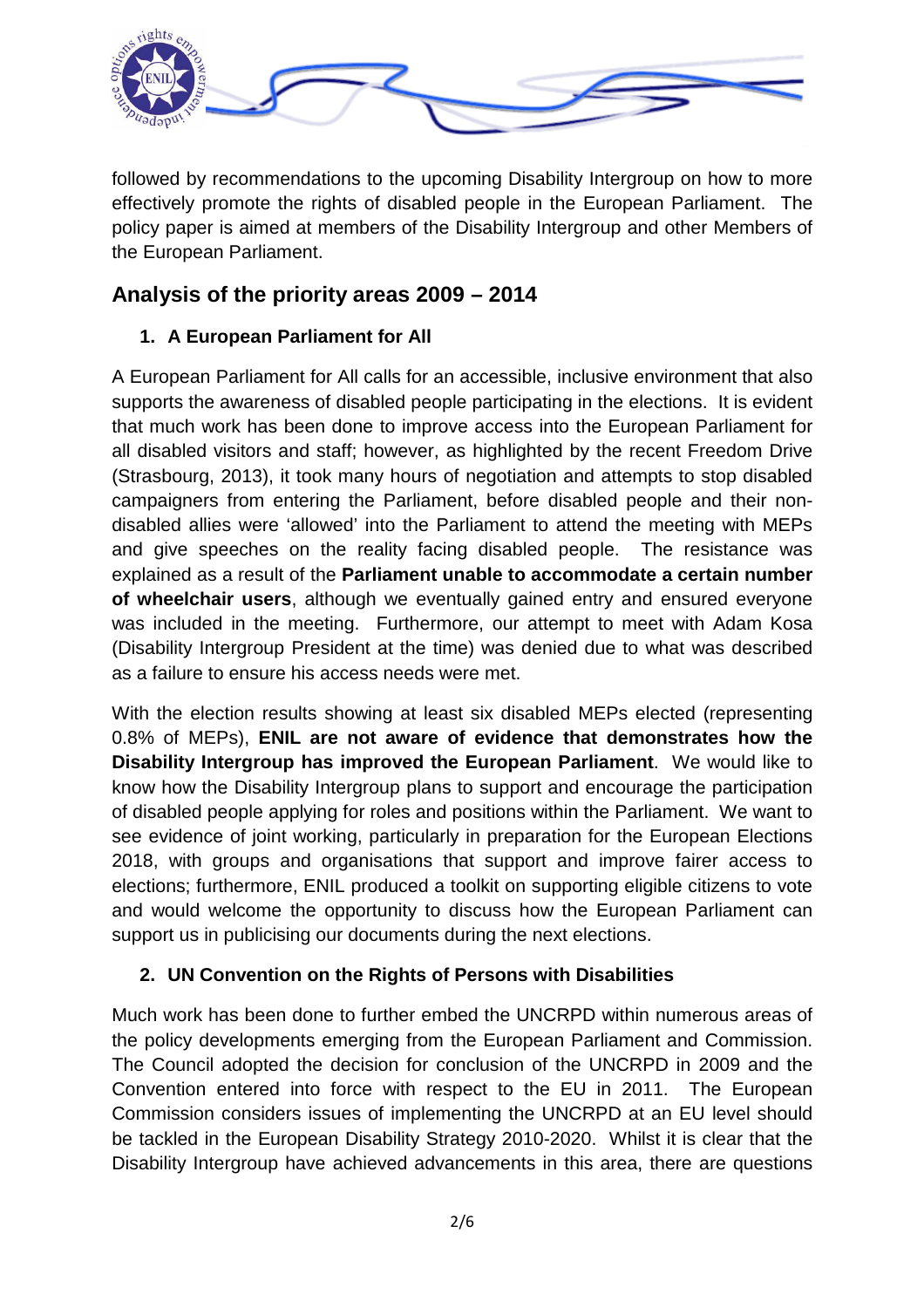

over the positive impact such actions have made to the lives of disabled people. Many disabled people are unaware of the UNCRPD, its aims and how it exists to protect the rights of people in various Member States – where it has been signed and ratified. **We recommend the new Intergroup builds upon the work pertaining to the UNCRPD and calls for an analysis of how the UNCRPD has improved the lives of disabled people**; also, the Disability Intergroup should focus on ensuring disabled people, their organisations (i.e. organisations controlled by disabled people for disabled people) and allies are aware of the Convention. This will ensure there is a grass-root movement to facilitate and encourage positive change.

#### **3. A comprehensive Disability Pact setting objectives and targets at EU level**

The proposal for a Disability Pact was welcomed by organisations and individuals as a way of ensuring disability policy provided clear and long-term direction at the national and European level. Since January 2010, there has been limited information on how the Pact has made a positive difference; furthermore, the website dedicated to the Pact appears to be inaccessible.<sup>3</sup> Although a number of policy initiatives have attempted to further the rights of disabled people and their participation within society, ENIL would like to fully understand how EDF's initial proposal for a Disability Pact has been carried forward to 2014 and clarify how the original aims and objectives have been embedded within other policies and Pacts. Articles 4 and 33 of the UNCRPD clearly state that State Parties should ensure the inclusion of disabled people and their organisations in the development of policies and legislation, as well decision-making processes that affect disabled people. It is our recommendation that future work prioritises **an in-depth review of how Member States are developing their specific disability action plans**, ensuring that disabled people and their organisations are fully included in the design, development and delivery of the plans. It would be beneficial to include a **monitoring system to determine if the EU agendas and action plans that reference disability are delivering on their actions and how they are ensuring full, equal participation of disabled people in the process**.

## **4. Promoting the rights of disabled people**

A number of the Disability Intergroup work priorities have focused on the promotion, protection and support of disabled people's rights, which ranged from tackling discrimination in employment, access to services and healthcare; supporting disabled people to achieve their basic right to live a life with dignity and the correct level of support; and working to advance equal access to transport through

<sup>&</sup>lt;sup>3</sup> See: www.disabilitypact.eu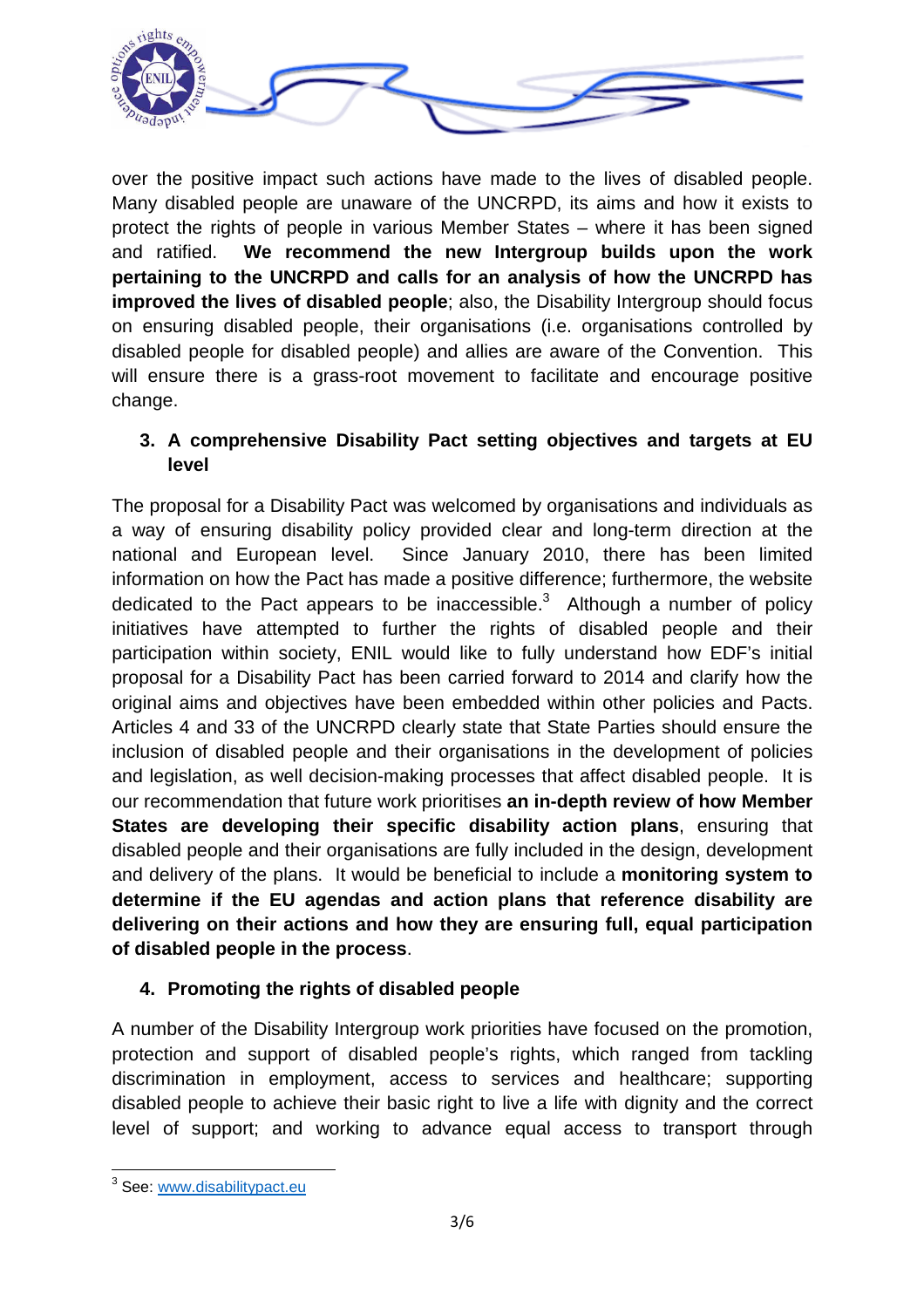

legislation. Whilst we are pleased to acknowledge the Intergroup's work on the various rights that disabled people have to fight for on a daily basis, it is evident that more needs to be done. **The extensive cuts to welfare, coupled with the implementation of other European austerity measures, have left the rights of disabled people seriously compromised.** Research in 2012 (midway through the Disability Intergroup's workplan) highlighted that the political and social reforms, implemented as a result of the economic crisis, are seriously undermining the fundamental civil, political, social and economic rights of disabled people in Europe and generating a serious risk of further marginalising individuals.<sup>4</sup>

The risk of poverty is already a harsh reality for many disabled people and will continue to encompass many others, regardless of how we come to realise the aims and objectives as outlined in the European Disability Strategy 2010-2020.<sup>5</sup> In July 2014, a report states that the UK, arguably recognised as an international leader in protecting and promoting the rights of disabled people, is in clear breach of its legal obligations with support structures disappearing or under serious threat of dismantlement.<sup>6</sup> Whilst this illustrates specific issues at a national level, the European Ombudsman – Emily O'Reilly – has commenced with an investigation to determine how the Commission ensures the Member States respect fundamental rights when investing EU Funds.<sup>7</sup> ENIL believes the systematic failure to ensure disabled people have their needs met and their aspirations realised has further led disabled people to experience discrimination, reduced life chances and isolation within their communities. As set out in Article 19 of the UNCRPD, we expect all disabled people to have the freedom to make their own choices and have independence and autonomy within all aspects of their lives. To recognise that all disabled persons can fully enjoy all human rights and fundamental freedoms, we suggest **alternative plans and procedures must be implemented to reverse the catastrophic effects of austerity measures and reform**. We want to know how the Disability Intergroup plans to further the cause of ensuring disabled people realise their rights within the Member States; furthermore, we want to be aware of the resistance towards advancing the cause and how the Disability Intergroup intends to use the experience to find better ways of bringing about positive change. Finally, we welcome a response to our recommendations as outlined in the Background Paper to ENIL's "Resolution against the Cuts"<sup>8</sup>:

 Support the Resolution of the European Parliament on the effect of cuts in public spending on disabled people in the European Union, as proposed by ENIL;

7 See: www.ombudsman.europa.eu/en/press/release.faces/en/54420/html.bookmark

<sup>4</sup> See: http://www.efc.be/news\_events/Pages/austerity-measures.aspx

<sup>5</sup> http://eur-lex.europa.eu/LexUriServ/LexUriServ.do?uri=COM:2010:0636:FIN:EN:PDF

<sup>&</sup>lt;sup>6</sup> See: http://just-fair.co.uk/hub/single/dignity\_and\_opportunity\_for\_all/

<sup>&</sup>lt;sup>8</sup> See: http://www.enil.eu/wp-content/uploads/2012/05/Background\_paper\_Resolution.doc: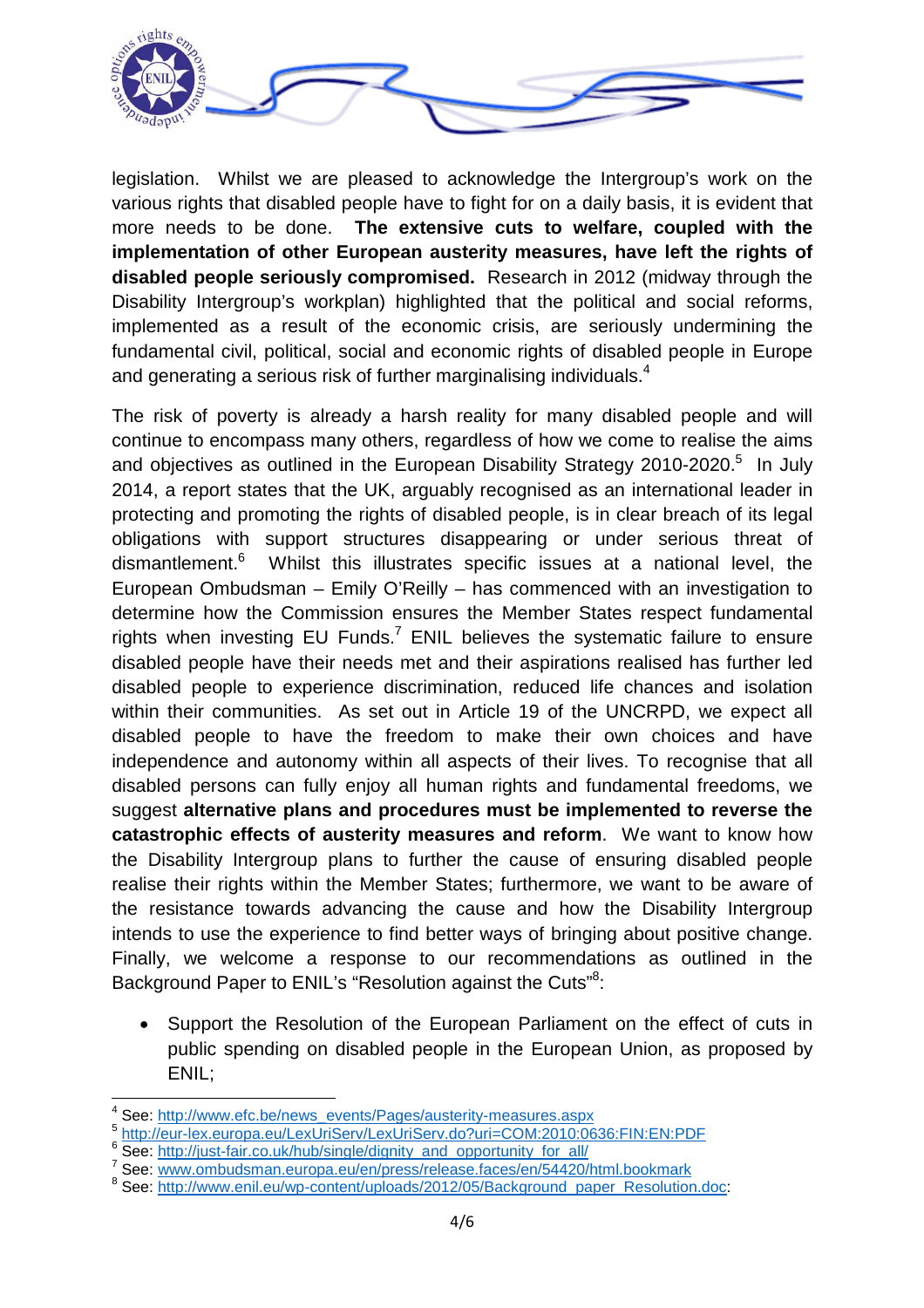

- Form a working group to respond to attacks on disabled people's independence and social inclusion by the national Governments during the economic crisis, which will include representatives of organisations of disabled people such as ENIL;
- Support other legislative and other measures to facilitate the implementation of the CRPD by the European Union and the Member States.

As outlined in our 2014 Manifesto<sup>9</sup>, we call for an immediate stop to the cuts and reversal of all decisions that have stripped disabled people of their benefits and services. Member States must recognise their responsibility to provide services to all the residents and realise that disabled people have a right to access holistic support, which meets all their needs – we suggest the Disability Intergroup seeks to address this in their new workplan. Furthermore, by providing the right level of support and not targeting disabled people as a way of reducing Government expenditure, Member States can prevent the escalation of higher costs to meet unsupported and crisis-related needs. **We expect the European Union to provide strong guidance and additional legislative initiatives to pressure the Member States to safeguard disabled people's support services and benefits from the imposed cuts.**

#### **5. Human rights of people with disabilities in third countries**

We welcome the Disability Intergroup's work to advance the human rights of disabled people in 'third countries', as we recognise that the barriers and injustice that people experience is brought about by how society is constructed and not by an individual's health condition or perceived limitations. Globally, disabled people experience poverty, oppression and reduced life chances; with pressure groups and disabled activists recognising their shared exclusion, there must be a strong focus on implementing equal participation for all disabled people by considering disability to be the limitations within society. **We call on the Intergroup to explain how they plan to support various disability rights movements across the world, ensuring that support – regardless of the type – directly benefits disabled people and their user-led organisations.**

## **6. Disability-proof EU budget**

By reviewing how the European Union budget contributes to the removal of barriers that prevent disabled people's active participation within society, ENIL is outraged at the number of disabled people living in institutions; this also includes the continual use of funds to develop 'community-based institutions', whereby disabled people are living within the community but unable to experience meaningful opportunities. Furthermore, many disabled people are encountering a reduction in the number of

<sup>&</sup>lt;sup>9</sup> See: http://www.enil.eu/wp-content/uploads/2014/03/ENIL-Manifesto.pdf